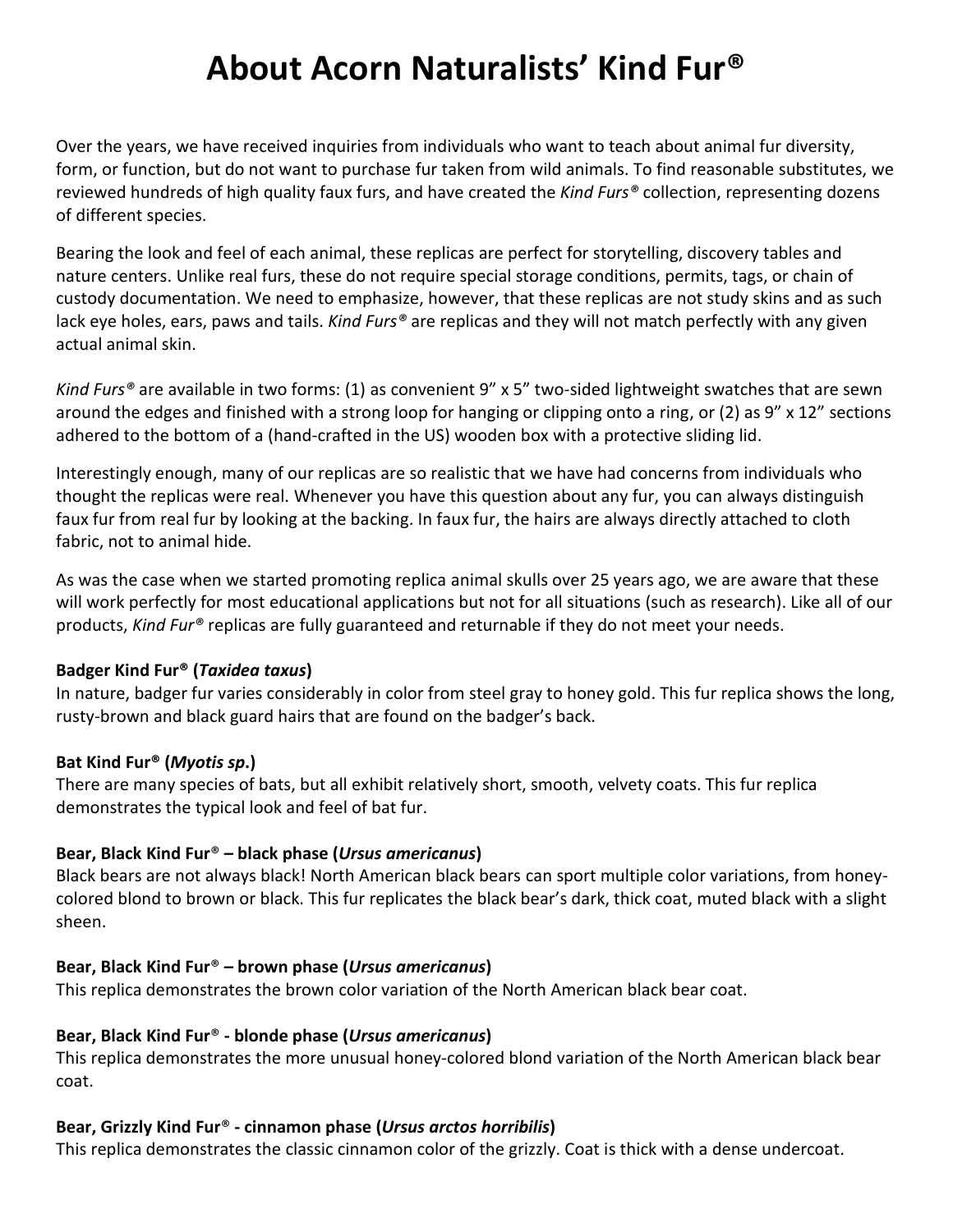#### **Beaver Kind Fur® (***Castor canadensis***)**

Beaver fur is thick, short, brown in color, and soft to the touch with a velvety texture. This replica demonstrates these typical beaver fur attributes, including a slight sheen when dry.

#### **Bobcat Kind Fur® (***Lynx rufus***)**

In nature, color and pattern of bobcat fur are highly variable, ranging from numerous dark areas to only a few. Overall coat color is also highly variable, from a more solid tan to much darker tans with light or white underside.

#### **Chinchilla Kind Fur® (***Chinchilla lanigera***)**

Chinchillas come in many color phases, from silvery gray to shades of brown. This fur replica demonstrates the chinchilla's thick, silky soft coat.

## **Cougar Adult Kind Fur® (***Puma concolor***)**

This fur replica demonstrates the classic honey-colored coat with some darker guard hairs and the thicker undercoat.

#### **Cougar Cub Kind Fur® (***Puma concolor***)**

A cub's spots can be reddish-brown or darker brown. Serving as camouflage when cubs are most vulnerable, the spots start to fade after about three months. Adults have honey-colored coats. This fur replica shows the mottling that characterizes the coat of a young cougar.

#### **Coyote Kind Fur® (***Canis latrans***)**

Coyote fur comes in a rich variety of colors, from silvery-brown to blond, rusty-cinnamon to brown, depending on the habitat and the individual. This thick, soft fur replica demonstrates the dusty, blond-gray color with a hint of chestnut.

#### **Fox, Arctic Kind Fur**® **(***Vulpes lagopus***)**

The coat of an Arctic fox changes with the seasons. In winter, thick white fur blends with snow and ice. By summer, the fur darkens to blend with rocks and soil. This fur replica shows a fox's coat in transition. It is streaked with some dark guard hairs, remnants of its summer coat.

## **Fox, Gray Kind Fur® (***Urocyon cinereoargenteus***)**

Like other canines, soft fur lies beneath long, coarse guard hairs that can vary from white to gray to black. This fur replica represents the darker silvery-gray phase.

## **Fox, Red Kind Fur® (***Vulpes vulpes***)**

A red fox has a soft, fine undercoat that ranges in color from red to chestnut. Long guard hairs mottle the color, sometimes bringing in darker brown shades. This replica duplicates the thick chestnut with white undercoat color phase of the red fox.

## **Hare, Arctic Kind Fur® (***Lepus arcticus***)**

In winter the Arctic hare's coat is thick and white. By summer, the coat becomes mottled to blend in with the rocks and soil. This fur replica shows the hare's coat in transition. Darker patches of fur are visible against a background of white.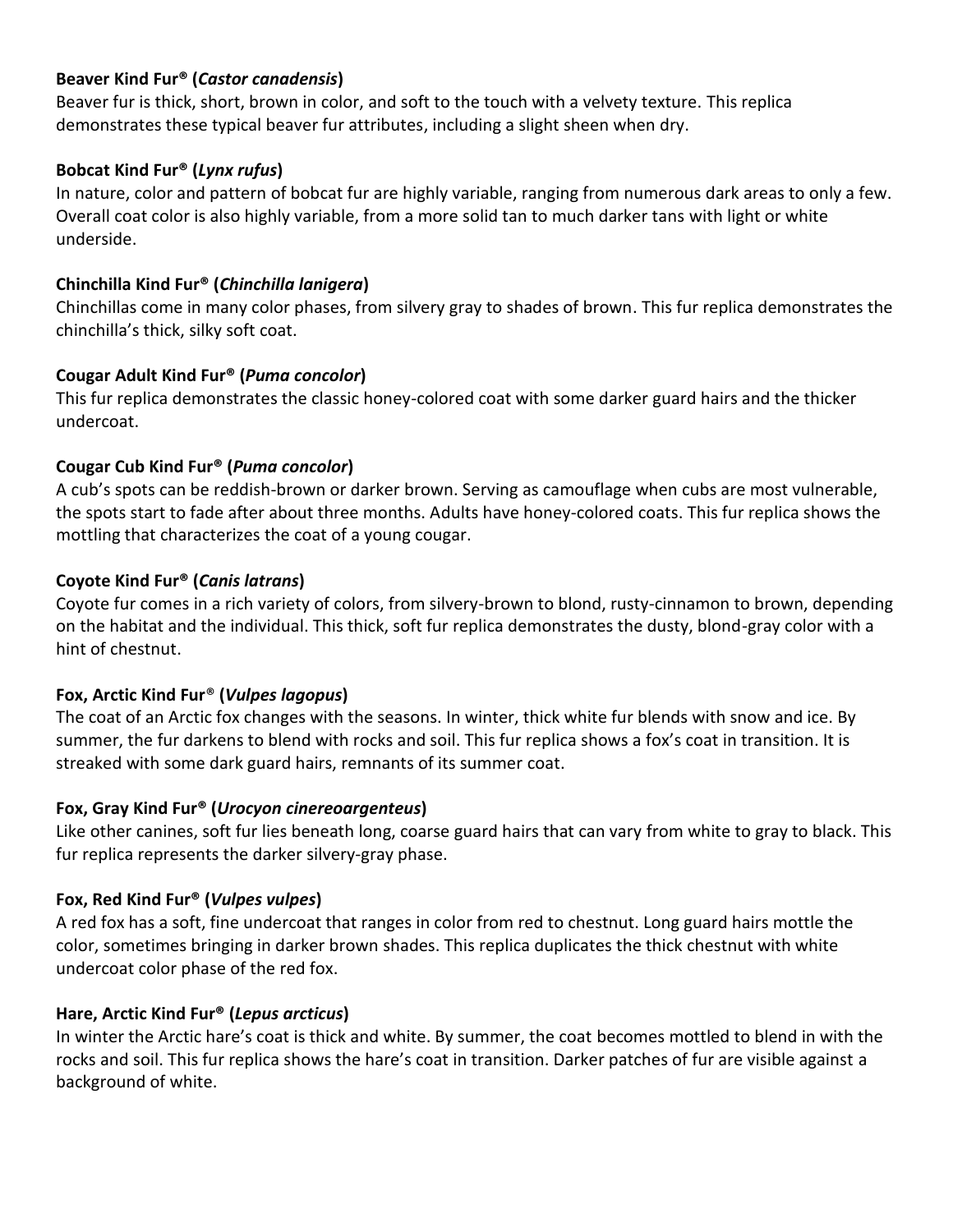## **Leopard, Black Kind Fur® (***Panthera pardus, melanistic***)**

Black leopards do occur in the wild, particularly in very dense forests with limited light such as the equatorial rain forest of Malaya and heavily forested slopes of Mt. Kenya in Africa. Coats vary from heavily spotted to mottled, with the spots muted by the dark coat. This fur replica demonstrates the dark, mottled appearance, with rings visible but faint.

## **Leopard, Snow, Kind Fur® (***Panthera uncia***)**

Snow leopards are one of the most elusive of the big cats. Found in the rugged mountains of Central Asia, their light colored fur blends in with their snowy habitat. This *Kind Fur®* demonstrates the classic look—light fur with light circular "leopard spots" throughout the dense, soft coat.

## **Leopard, Typical, Kind Fur® (***Panthera pardus***)**

Leopard coats vary widely, depending on whether they come from Africa, Asia or the Middle East. This replica represents the "classic" leopard appearance with dark spots against a background ranging from cream to chestnut.

## **Lynx Kind Fur® (***Lynx canadensis***)**

The lynx has a thick undercoat covered with coarse guard hairs. Its coat is usually a brownish-silver, with creamy, pale areas especially on the belly and chin. The coat varies from heavily spotted to more lightly mottled as seen in this replica.

## **Mink Kind Fur® (***Neovison vison***)**

Mink fur is soft and silky and typically dark chestnut-brown, as seen with this fur replica. The guard hairs are supported underneath by shorter, softer fur that is very dense. As this replica demonstrates, mink fur has a classic glossy sheen to it.

## **Muskrat Kind Fur® (***Ondatra zibethicus***)**

To keep warm in cool aquatic environments, muskrats have a dense, soft undercoat interspersed with coarser, longer guard hairs. Muskrat fur is thick with each animal having fur that can vary from light to dark brown, as this fur replica demonstrates.

# **Ocelot Kind Fur® (***Leopardus pardalis***)**

Ocelot fur is sleek and short, with a honey-brown coat splotched with "dots" of black found within the round circles on the coat (or "spots"), as this fur replica demonstrates.

# **Opossum Kind Fur® (***Didelphis virginiana***)**

Opossum fur is silvery and sometimes a grayish-white, and often has an "unkempt" appearance as this fur replica shows. A thick underfur helps shield the animal from snow and rain, also shown on this fur replica.

# **Rabbit, Cottontail Kind Fur® (***Sylvilagus floridanus***)**

Rabbit fur is very soft and fine. This fur replica demonstrates the cottontail rabbit's dense, silky fur, which varies in color from light brown/gray to darker, richer brown, depending on season, geographical range and habitat, and individual variation.

## **Raccoon Kind Fur® (***Procyon lotor***)**

The raccoon has long, two color (usually black-gray) guard hairs over a thick, woolly coat. This fur replica shows the typical coloration—dark two-color mottling caused by the guard hairs against a lighter undercoat.